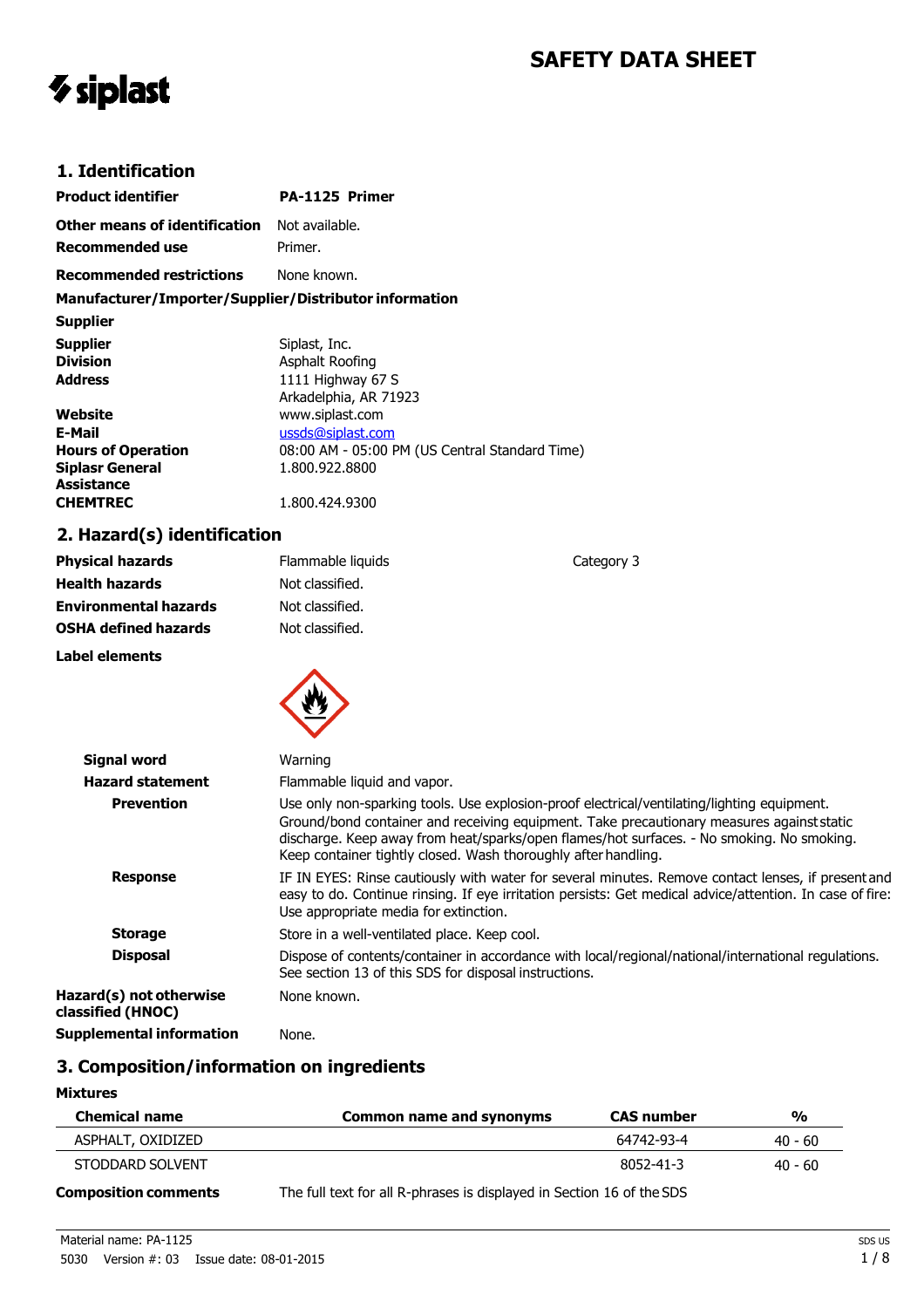#### **4. First-aid measures**

| <b>Inhalation</b>                                                                   | Remove victim to fresh air and keep at rest in a position comfortable for breathing. For breathing<br>difficulties, oxygen may be necessary. Induce artificial respiration with the aid of a pocket mask<br>equipped with a one-way valve or other proper respiratory medical device. Get medical attention, if<br>needed.                                       |
|-------------------------------------------------------------------------------------|------------------------------------------------------------------------------------------------------------------------------------------------------------------------------------------------------------------------------------------------------------------------------------------------------------------------------------------------------------------|
| <b>Skin contact</b>                                                                 | For hot product, immediately immerse in or flush the affected area with large amounts of cold<br>water to dissipate heat. For minor skin contact, avoid spreading material on unaffected skin. Wash<br>off with soap and plenty of water. If skin irritation occurs: Get medical advice/attention.                                                               |
| Eye contact                                                                         | Immediately flush eyes with plenty of water for at least 15 minutes. If a contact lens is present, DO<br>NOT delay irrigation or attempt to remove the lens. Get medical attention if irritation develops and<br>persists.                                                                                                                                       |
| <b>Ingestion</b>                                                                    | Rinse mouth thoroughly. Call a POISON CENTER or doctor/physician. Do not induce vomiting<br>without advice from poison control center. If vomiting occurs, keep head low so that stomach<br>content doesn't get into the lungs.                                                                                                                                  |
| <b>Most important</b><br>symptoms/effects, acute and<br>delayed                     | Not available.                                                                                                                                                                                                                                                                                                                                                   |
| <b>Indication of immediate</b><br>medical attention and special<br>treatment needed | In case of shortness of breath, give oxygen. Keep victim warm. Keep victim under observation.<br>Symptoms may be delayed.                                                                                                                                                                                                                                        |
| <b>General information</b>                                                          | IF exposed or concerned: Get medical advice/attention. In case of shortness of breath, give<br>oxygen. Keep victim warm. Keep victim under observation. Get medical attention if symptoms<br>occur. Ensure that medical personnel are aware of the material(s) involved, and take precautions to<br>protect themselves. Wash contaminated clothing before reuse. |

## **5. Fire-fighting measures**

| Suitable extinguishing media                                        | Foam. Carbon dioxide (CO2). Water fog. Dry chemical powder.                                                                                                                                                                                                                                                                                                                                                          |
|---------------------------------------------------------------------|----------------------------------------------------------------------------------------------------------------------------------------------------------------------------------------------------------------------------------------------------------------------------------------------------------------------------------------------------------------------------------------------------------------------|
| Unsuitable extinguishing<br>media                                   | Do not use water jet.                                                                                                                                                                                                                                                                                                                                                                                                |
| <b>Specific hazards arising from</b><br>the chemical                | Fire may produce irritating, corrosive and/or toxic gases.                                                                                                                                                                                                                                                                                                                                                           |
| Special protective equipment<br>and precautions for<br>firefighters | Firefighters must use standard protective equipment including flame retardant coat, helmet with<br>face shield, gloves, rubber boots, and in enclosed spaces, SCBA. Structural firefighters protective<br>clothing will only provide limited protection.                                                                                                                                                             |
| <b>Fire-fighting</b><br>equipment/instructions                      | In case of fire and/or explosion do not breathe fumes. Firefighters must use standard protective<br>equipment including flame retardant coat, helmet with face shield, gloves, rubber boots, and in<br>enclosed spaces, SCBA. Move containers from fire area if you can do so without risk. Do not get<br>water inside container. Some of these materials, if spilled, may evaporate leaving a flammable<br>residue. |
| <b>Specific methods</b>                                             | In the event of fire and/or explosion do not breathe fumes.                                                                                                                                                                                                                                                                                                                                                          |
|                                                                     |                                                                                                                                                                                                                                                                                                                                                                                                                      |

#### **6. Accidental release measures**

| <b>Personal precautions,</b><br>protective equipment and<br>emergency procedures<br><b>Methods and materials for</b><br>containment and cleaning up | Keep unnecessary personnel away. Keep upwind. Keep out of low areas. Ventilate closed spaces<br>before entering them. Do not touch damaged containers or spilled material unless wearing<br>appropriate protective clothing. Do not touch or walk through spilled material.<br>Stop the flow of material, if this is without risk. Use a non-combustible material like vermiculite,<br>sand or earth to soak up the product and place into a container for later disposal.                           |
|-----------------------------------------------------------------------------------------------------------------------------------------------------|------------------------------------------------------------------------------------------------------------------------------------------------------------------------------------------------------------------------------------------------------------------------------------------------------------------------------------------------------------------------------------------------------------------------------------------------------------------------------------------------------|
|                                                                                                                                                     | Never return spills in original containers for re-use.                                                                                                                                                                                                                                                                                                                                                                                                                                               |
| <b>Environmental precautions</b>                                                                                                                    | Prevent further leakage or spillage if safe to do so. Do not contaminate water. If this material is<br>spilled into navigable waters and creates a visible sheen, it is reportable to the National Response<br>Center.                                                                                                                                                                                                                                                                               |
| 7. Handling and storage                                                                                                                             |                                                                                                                                                                                                                                                                                                                                                                                                                                                                                                      |
| <b>Precautions for safe handling</b>                                                                                                                | Avoid heat, sparks, open flames and other ignition sources. Avoid breathing<br>dust/fume/gas/mist/vapors/spray. Wear personal protective equipment. Do not use in areas<br>without adequate ventilation. Avoid prolonged exposure. When using, do not eat, drink or smoke.<br>Wash hands thoroughly after handling. Do not empty into drains. Trace amounts of hydrogen<br>sulfide, a very highly toxic gas, may be present with this material. Keep face clear of tank and/or<br>tank car openings. |
| Conditions for safe storage,<br>including any<br><i>incompatibilities</i>                                                                           | Store in a well-ventilated place. Keep container closed. Keep container dry. Keep away from food,<br>drink and animal feedingstuffs. Keep out of reach of children. Use care in handling/storage.                                                                                                                                                                                                                                                                                                    |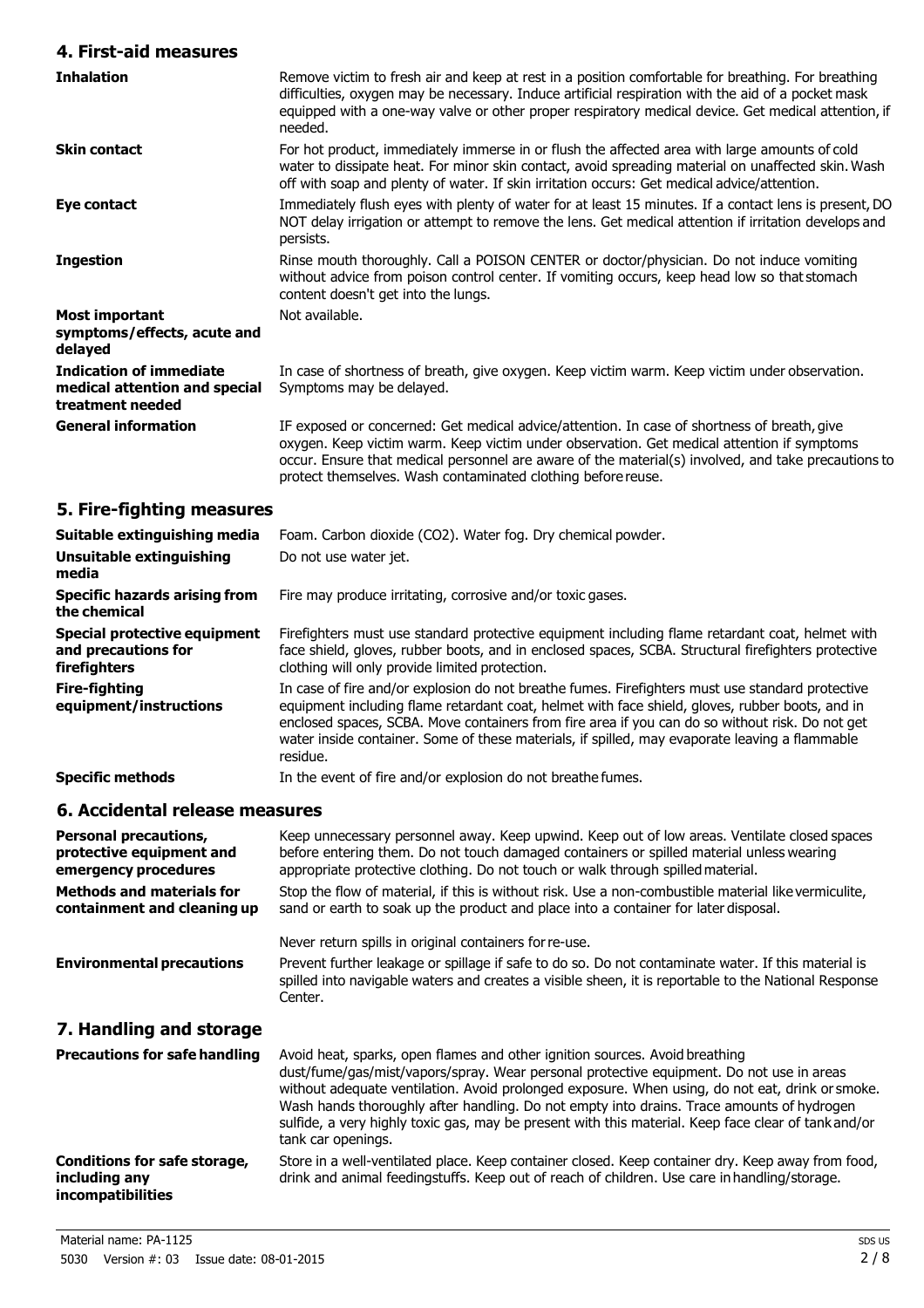## **8. Exposure controls/personal protection**

#### **Occupational exposure limits**

| <b>Components</b>                           | US. OSHA Table Z-1 Limits for Air Contaminants (29 CFR 1910.1000)<br><b>Type</b>                                                                                                      | <b>Value</b>                                                                                                                                                                                     |
|---------------------------------------------|---------------------------------------------------------------------------------------------------------------------------------------------------------------------------------------|--------------------------------------------------------------------------------------------------------------------------------------------------------------------------------------------------|
| STODDARD SOLVENT (CAS<br>8052-41-3)         | <b>PEL</b>                                                                                                                                                                            | 2900 mg/m <sup>3</sup>                                                                                                                                                                           |
|                                             |                                                                                                                                                                                       | 500 ppm                                                                                                                                                                                          |
| <b>US. ACGIH Threshold Limit Values</b>     |                                                                                                                                                                                       |                                                                                                                                                                                                  |
| <b>Components</b>                           | <b>Type</b>                                                                                                                                                                           | <b>Value</b>                                                                                                                                                                                     |
| STODDARD SOLVENT (CAS<br>8052-41-3)         | <b>TWA</b>                                                                                                                                                                            | $100$ ppm                                                                                                                                                                                        |
| <b>U.S. - NIOSH</b>                         |                                                                                                                                                                                       |                                                                                                                                                                                                  |
| <b>Components</b>                           | <b>Type</b>                                                                                                                                                                           | <b>Value</b>                                                                                                                                                                                     |
| ASPHALT, OXIDIZED (CAS<br>64742-93-4)       | <b>REL</b>                                                                                                                                                                            | 5 mg/m $3$                                                                                                                                                                                       |
| US. NIOSH: Pocket Guide to Chemical Hazards |                                                                                                                                                                                       |                                                                                                                                                                                                  |
| <b>Components</b>                           | <b>Type</b>                                                                                                                                                                           | <b>Value</b>                                                                                                                                                                                     |
| STODDARD SOLVENT (CAS<br>8052-41-3)         | Ceiling                                                                                                                                                                               | 1800 mg/m <sup>3</sup>                                                                                                                                                                           |
|                                             | <b>TWA</b>                                                                                                                                                                            | 350 mg/m <sup>3</sup>                                                                                                                                                                            |
| <b>Biological limit values</b>              | No biological exposure limits noted for the ingredient(s).                                                                                                                            |                                                                                                                                                                                                  |
| <b>Appropriate engineering</b><br>controls  | occupational exposure limit is not exceeded.                                                                                                                                          | Provide adequate ventilation, including appropriate local extraction, to ensure that the defined                                                                                                 |
|                                             | Individual protection measures, such as personal protective equipment                                                                                                                 |                                                                                                                                                                                                  |
| Eye/face protection                         | Wear safety glasses; chemical goggles (if splashing is possible).                                                                                                                     |                                                                                                                                                                                                  |
| <b>Hand protection</b>                      | Chemical resistant gloves are recommended. If contact with forearms is likely wear gauntlet style<br>gloves.                                                                          |                                                                                                                                                                                                  |
| <b>Other</b>                                | It is a good industrial hygiene practice to minimize skin contact. Wear appropriate clothing to<br>prevent any possibility of liquid contact and repeated or prolonged vapor contact. |                                                                                                                                                                                                  |
| <b>Respiratory protection</b>               | When workers are facing concentrations above the exposure limit they must use appropriate<br>certified respirators.                                                                   |                                                                                                                                                                                                  |
| <b>Thermal hazards</b>                      | Not available.                                                                                                                                                                        |                                                                                                                                                                                                  |
| <b>General hygiene</b><br>considerations    | industrial hygiene and safety practice.                                                                                                                                               | When using, do not eat, drink or smoke. Avoid contact with eyes. Avoid contact with skin. Wash<br>hands before breaks and immediately after handling the product. Handle in accordance with good |

# **9. Physical and chemical properties**

| <b>Appearance</b>                                         | Viscous liquid                    |  |
|-----------------------------------------------------------|-----------------------------------|--|
| <b>Physical state</b>                                     | Solid.                            |  |
| Form                                                      | Liquid.                           |  |
| Color                                                     | Brown to. Black                   |  |
| Odor                                                      | Mild Petroleum Odor               |  |
| <b>Odor threshold</b>                                     | Not available.                    |  |
| рH                                                        | Not available.                    |  |
| Melting point/freezing point                              | No Data                           |  |
| <b>Initial boiling point and</b><br>boiling range         | 300 °F (148.89 °C)                |  |
| <b>Flash point</b>                                        | 105.0 °F (40.6 °C) Tag Closed Cup |  |
| <b>Evaporation rate</b>                                   | 70                                |  |
| Flammability (solid, gas)                                 | Not available.                    |  |
| <b>Upper/lower flammability or explosive limits</b>       |                                   |  |
| <b>Flammability limit - lower</b> $0.9%$ estimated<br>(%) |                                   |  |
| <b>Flammability limit -</b><br>upper $(\% )$              | 6 % estimated                     |  |
| Explosive limit - lower<br>(%)                            | Not available.                    |  |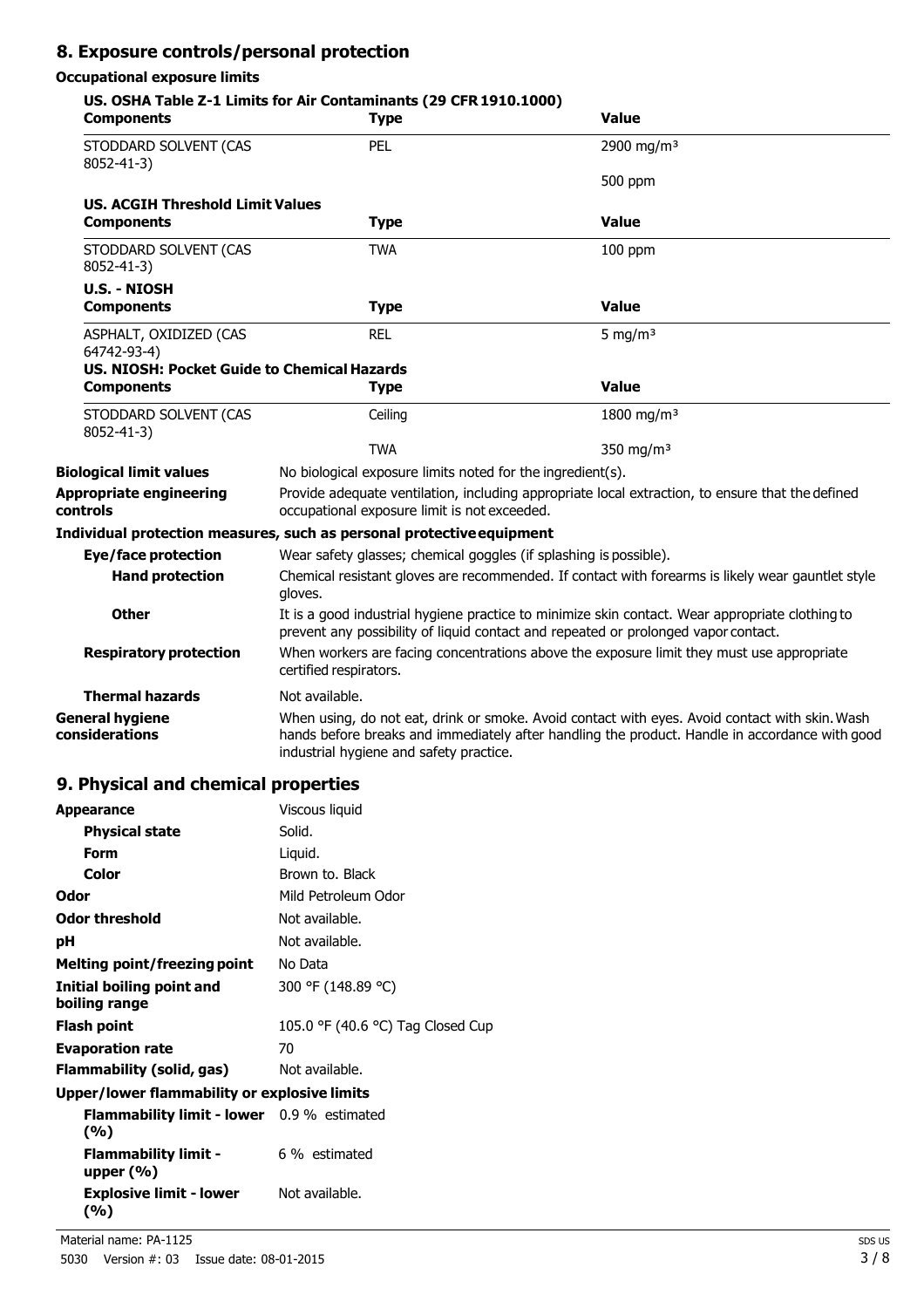| <b>Explosive limit - upper</b><br>(%)             | Not available.     |
|---------------------------------------------------|--------------------|
| Vapor pressure                                    | $< 50$ psi         |
| Vapor density                                     | > 4.5              |
| <b>Relative density</b>                           | Not available.     |
| Solubility(ies)                                   |                    |
| Solubility (water)                                | <b>Insoluble</b>   |
| <b>Partition coefficient</b><br>(n-octanol/water) | Not available.     |
| Auto-ignition temperature                         | No Data            |
| Decomposition temperature                         | Not available.     |
| Viscosity                                         | Not available.     |
| Other information                                 |                    |
| Density                                           | 7.00 - 8.00 lb/gal |
| Flammability class                                | Class II           |
| VOC content                                       | ≤ 475 g/L          |

#### **10. Stability and reactivity**

| <b>Reactivity</b>                            | The product is stable and non-reactive under normal conditions of use, storage and transport |
|----------------------------------------------|----------------------------------------------------------------------------------------------|
| <b>Chemical stability</b>                    | Stable at normal conditions.                                                                 |
| <b>Possibility of hazardous</b><br>reactions | Hazardous polymerization does not occur.                                                     |
| <b>Conditions to avoid</b>                   | Heat, flames and sparks.                                                                     |
| <b>Incompatible materials</b>                | Strong oxidizing agents.                                                                     |
| <b>Hazardous decomposition</b><br>products   | Irritants. Carbon oxides. Sulphur oxides.                                                    |

#### **11. Toxicological information**

#### **Information on likely routes of exposure**

| <b>Ingestion</b>                                                                   | May cause discomfort if swallowed. However, ingestion is not likely to be a primary route of<br>occupational exposure. |
|------------------------------------------------------------------------------------|------------------------------------------------------------------------------------------------------------------------|
| <b>Inhalation</b>                                                                  | Vapors have a narcotic effect and may cause headache, fatigue, dizziness and nausea                                    |
| <b>Skin contact</b>                                                                | Frequent or prolonged contact may defat and dry the skin, leading to discomfort and dermatitis                         |
| Eye contact                                                                        | May be irritating to eyes.                                                                                             |
| Symptoms related to the<br>physical, chemical and<br>toxicological characteristics | Not available.                                                                                                         |
| <b>Information on toxicological effects</b>                                        |                                                                                                                        |
| <b>Acute toxicity</b>                                                              | Not classified.                                                                                                        |
| <b>Skin corrosion/irritation</b>                                                   | May cause defatting of the skin, but is neither an irritant nor a sensitizer.                                          |
| Serious eye damage/eye<br><i>irritation</i>                                        | Not classified. May be irritating to eyes.                                                                             |
| Respiratory or skin sensitization                                                  |                                                                                                                        |
| <b>Respiratory sensitization</b>                                                   | Not available.                                                                                                         |
| <b>Skin sensitization</b>                                                          | Not a skin sensitizer.                                                                                                 |

## **Germ cell mutagenicity** No data available to indicate product or any components present at greater than 0.1% are mutagenic or genotoxic.

**Carcinogenicity** None of this product's components are listed by ACGIH, IARC, NIOSH, NTP or OSHA.

#### **IARC Monographs. Overall Evaluation of Carcinogenicity**

| ASPHALT, OXIDIZED (CAS 64742-93-4) |                                                                    | 2A Probably carcinogenic to humans.                 |
|------------------------------------|--------------------------------------------------------------------|-----------------------------------------------------|
| STODDARD SOLVENT (CAS 8052-41-3)   |                                                                    | 3 Not classifiable as to carcinogenicity to humans. |
|                                    | US. OSHA Specifically Regulated Substances (29 CFR 1910.1001-1050) |                                                     |
| Not listed.                        |                                                                    |                                                     |
| <b>Reproductive toxicity</b>       | Not classified.                                                    |                                                     |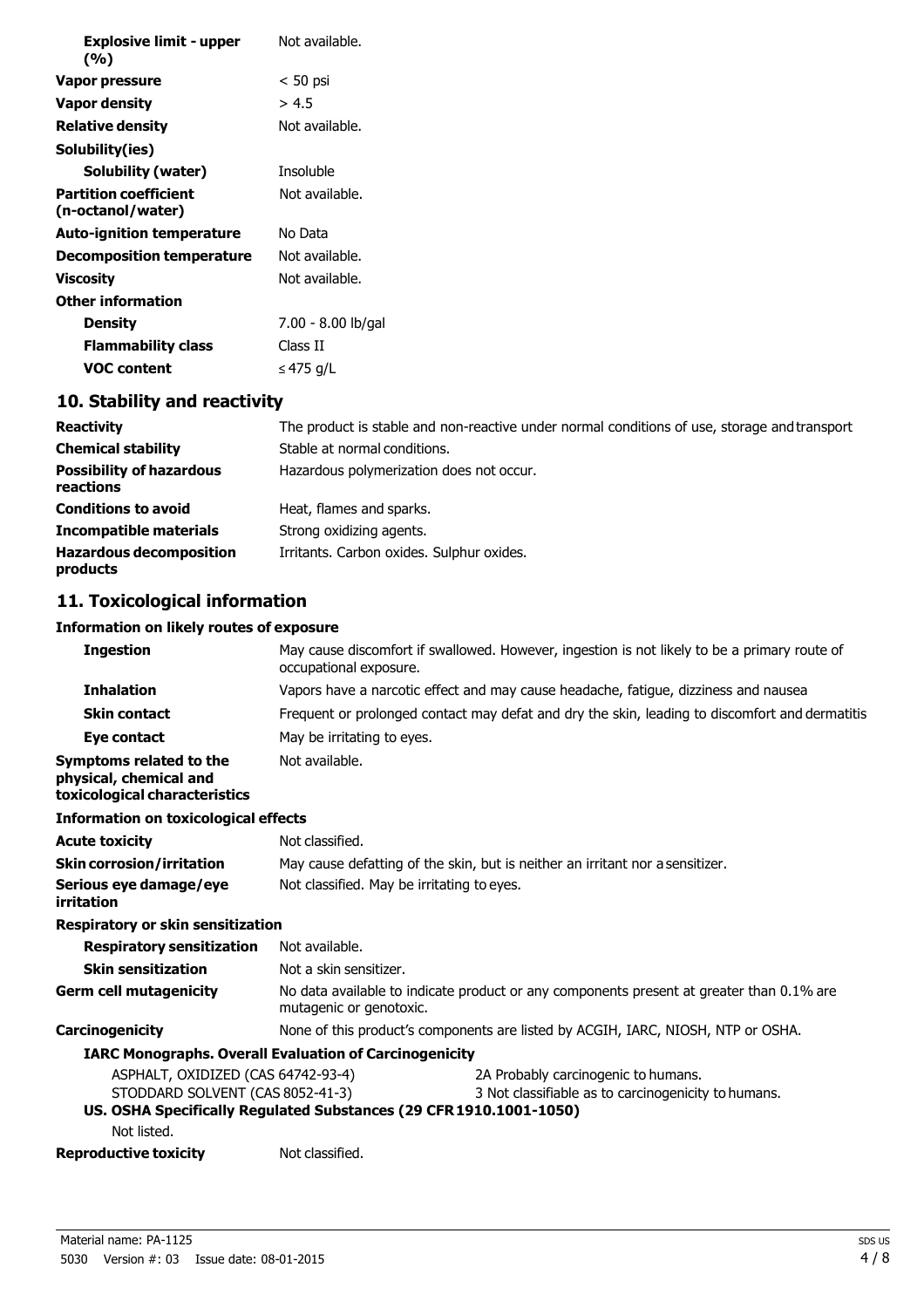| Specific target organ toxicity<br>- single exposure   | Central nervous system.                       |
|-------------------------------------------------------|-----------------------------------------------|
| Specific target organ toxicity<br>- repeated exposure | Not available.                                |
| <b>Aspiration hazard</b>                              | Not classified.                               |
| <b>Chronic effects</b>                                | Prolonged exposure may cause chronic effects. |

## **12. Ecological information**

| <b>Ecotoxicity</b>                                | Not expected to be harmful to aquatic organisms. |  |
|---------------------------------------------------|--------------------------------------------------|--|
| Persistence and degradability                     | Not available.                                   |  |
| <b>Bioaccumulative potential</b>                  | Not available.                                   |  |
| Partition coefficient n-octanol / water (log Kow) |                                                  |  |
| STODDARD SOLVENT                                  | $3.16 - 7.15$                                    |  |
| <b>Mobility in soil</b>                           | Not available.                                   |  |

# **Other adverse effects** Not available. **13. Disposal considerations Disposal instructions** Dispose of contents/container in accordance with local/regional/national/international regulations. If discarded, this product is considered a RCRA ignitable waste, D001.

|                                          | In discarded, this product is considered a richy rightable maste, bool.                        |
|------------------------------------------|------------------------------------------------------------------------------------------------|
| Hazardous waste code                     | D001: Waste Flammable material with a flash point <140 F                                       |
| Waste from residues /<br>unused products | Dispose of in accordance with local regulations.                                               |
| Contaminated packaging                   | Empty containers should be taken to an approved waste handling site for recycling or disposal. |

## **14. Transport information**

| DOT                               |                                                                                                |
|-----------------------------------|------------------------------------------------------------------------------------------------|
| <b>UN number</b>                  | <b>UN1999</b>                                                                                  |
| UN proper shipping name           | Tars, liquid                                                                                   |
| <b>Transport hazard class(es)</b> |                                                                                                |
| <b>Class</b>                      | Combustible Liquid                                                                             |
| <b>Subsidiary risk</b>            |                                                                                                |
| Label(s)                          | 3                                                                                              |
| <b>Packing group</b>              | Ш                                                                                              |
| <b>Special precautions for</b>    | If shipped by ground in quantities LESS than 119 gallons (450 L): Not regulated as a hazardous |
| user                              | material.                                                                                      |
| <b>Special provisions</b>         | B1, B52, IB3, T4, TP1, TP29                                                                    |
| <b>Packaging exceptions</b>       | 150                                                                                            |
| Packaging non bulk                | 203                                                                                            |
| Packaging bulk                    | 242                                                                                            |
| IATA                              |                                                                                                |
| <b>UN number</b>                  | <b>UN1999</b>                                                                                  |
| UN proper shipping name           | Tars, liquid                                                                                   |
| <b>Transport hazard class(es)</b> |                                                                                                |
| <b>Class</b>                      | 3                                                                                              |
| <b>Subsidiary risk</b>            |                                                                                                |
| <b>Packing group</b>              | Ш                                                                                              |
| <b>Environmental hazards</b>      | No.                                                                                            |
| <b>ERG Code</b>                   | 3L                                                                                             |
| <b>Special precautions for</b>    | Not available.                                                                                 |
| user                              |                                                                                                |
| <b>Other information</b>          |                                                                                                |
| Passenger and cargo<br>aircraft   | Allowed.                                                                                       |
| <b>Cargo aircraft only</b>        | Allowed.                                                                                       |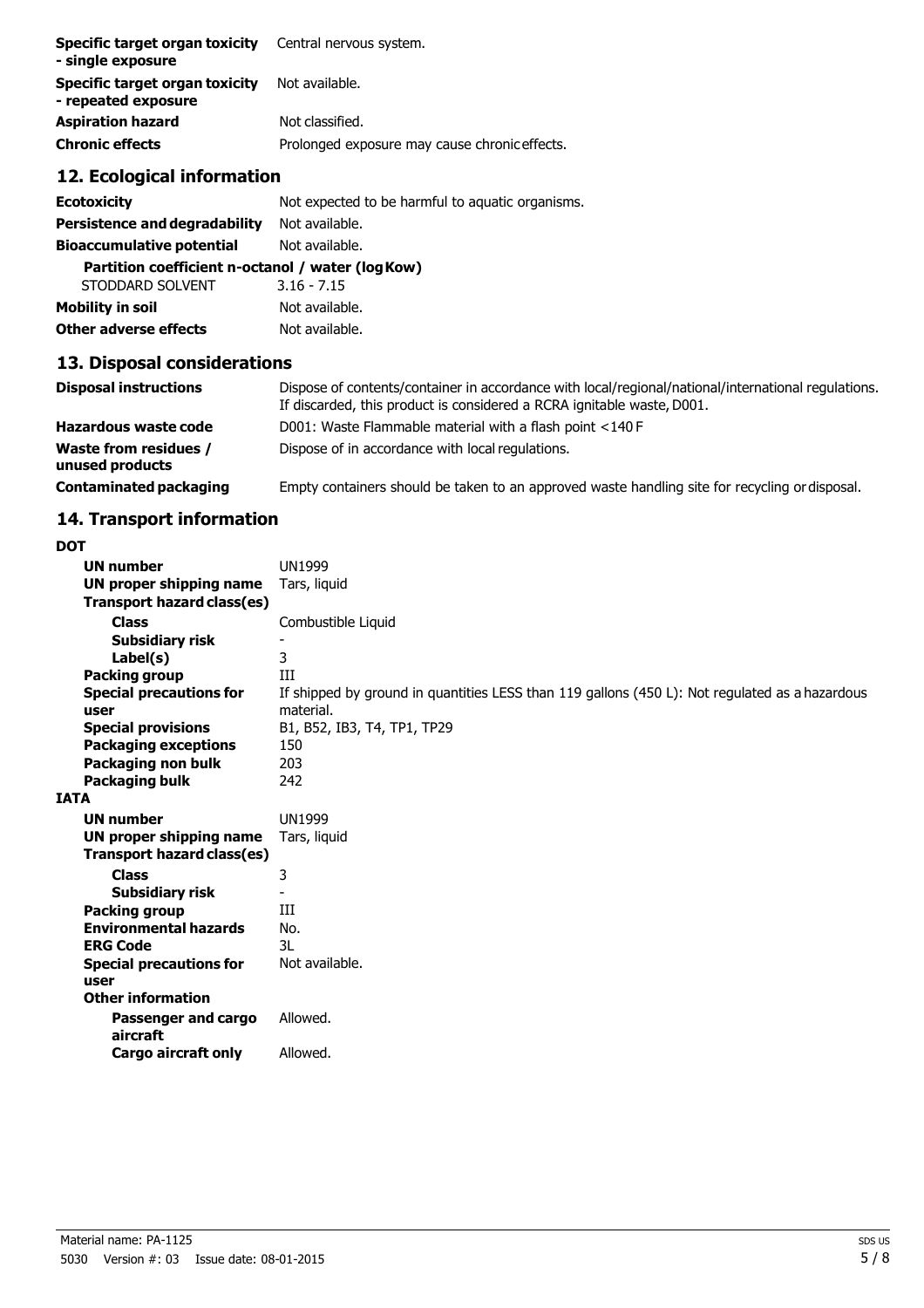| <b>UN number</b>                    | <b>UN1999</b>  |
|-------------------------------------|----------------|
| UN proper shipping name             | Tars, liquid   |
| Transport hazard class(es)          |                |
| Class                               | 3              |
| Subsidiary risk                     |                |
| <b>Packing group</b>                | ĦТ             |
| <b>Environmental hazards</b>        |                |
| <b>Marine pollutant</b>             | No.            |
| EmS                                 | F-E, S-E       |
| <b>Special precautions for user</b> | Not available. |
| Transport in bulk according to      | Not available. |
| Annex II of MARPOL 73/78            |                |
|                                     |                |

**and the IBC Code**





**Further information** If shipped by ground in quantities LESS than 119 gallons (450 L): Not regulated as a hazardous material. If shipped by vessel in quantities less than 7.9 gallons (30 L), IMDG 2.3.2.5 exception applies: Not regulated as a hazardous material.

#### **15. Regulatory information**

**US federal regulations** This product is a "Hazardous Chemical" as defined by the OSHA Hazard Communication Standard 29 CFR 1910.1200. CERCLA/SARA Hazardous Substances - Not applicable.

#### **TSCA Section 12(b) Export Notification (40 CFR 707, Subpt.D)**

Not regulated.

**CERCLA Hazardous Substance List (40 CFR302.4)**

Not listed.

**US. OSHA Specifically Regulated Substances (29 CFR1910.1001-1050)**

Not listed.

#### **Superfund Amendments and Reauthorization Act of 1986(SARA)**

| <b>Hazard categories</b> | Immediate Hazard - No<br>Delayed Hazard - No |
|--------------------------|----------------------------------------------|
|                          | Fire Hazard - Yes                            |
|                          | Pressure Hazard - No                         |
|                          | Reactivity Hazard - No                       |

#### **SARA 302 Extremely hazardous substance**

Not listed.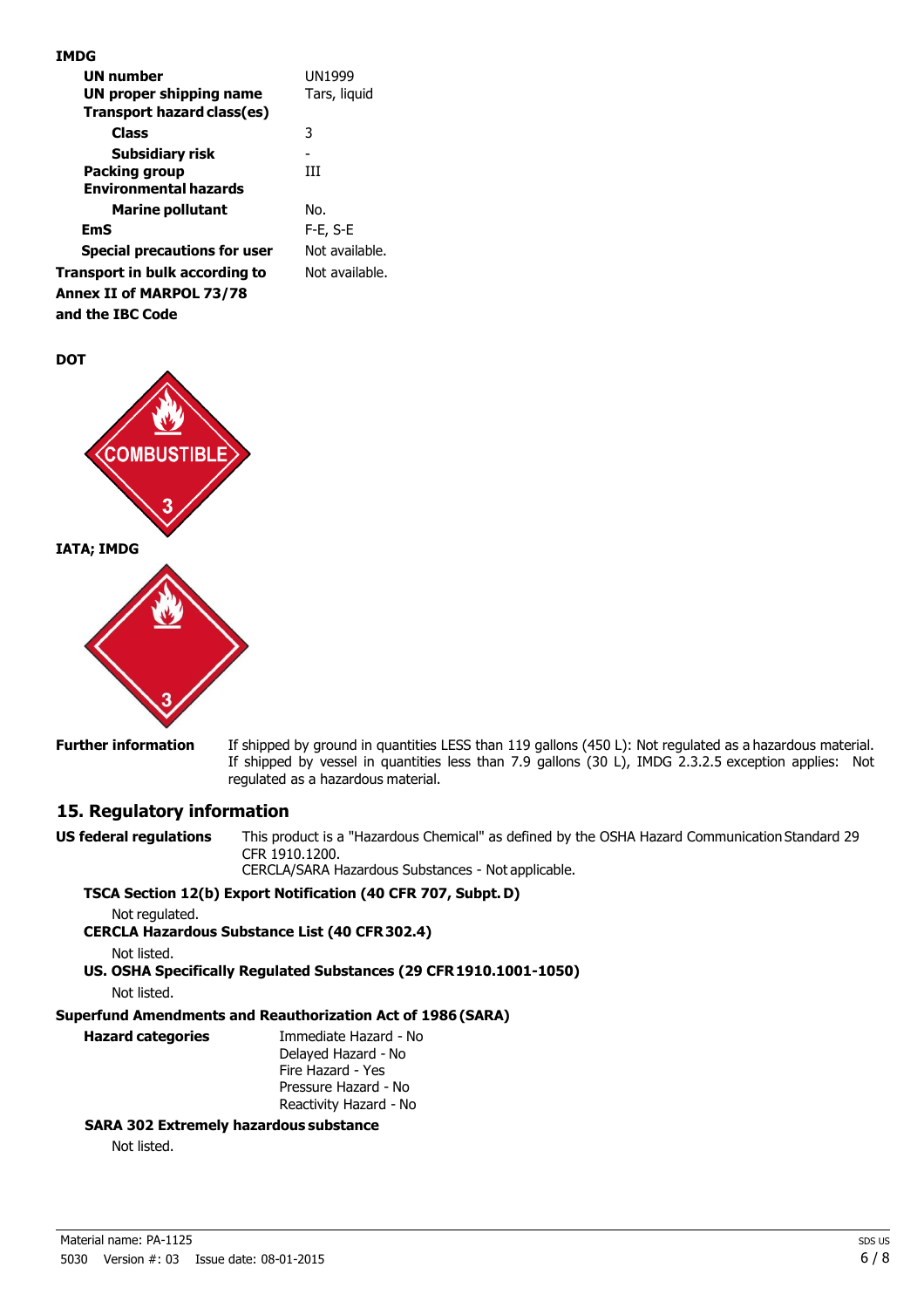## **16. Other information, including date of preparation or last revision**

| Issue date        | 08-01-2015                                                                                                                                                                                                                                                                                                                                                                                   |
|-------------------|----------------------------------------------------------------------------------------------------------------------------------------------------------------------------------------------------------------------------------------------------------------------------------------------------------------------------------------------------------------------------------------------|
| Version #         | 03                                                                                                                                                                                                                                                                                                                                                                                           |
| <b>References</b> | ACGIH<br>EPA: AQUIRE database<br>NLM: Hazardous Substances Data Base<br>US. IARC Monographs on Occupational Exposures to Chemical Agents<br>HSDB® - Hazardous Substances Data Bank<br>IARC Monographs. Overall Evaluation of Carcinogenicity<br>National Toxicology Program (NTP) Report on Carcinogens<br>ACGIH Documentation of the Threshold Limit Values and Biological Exposure Indices |

country(s).